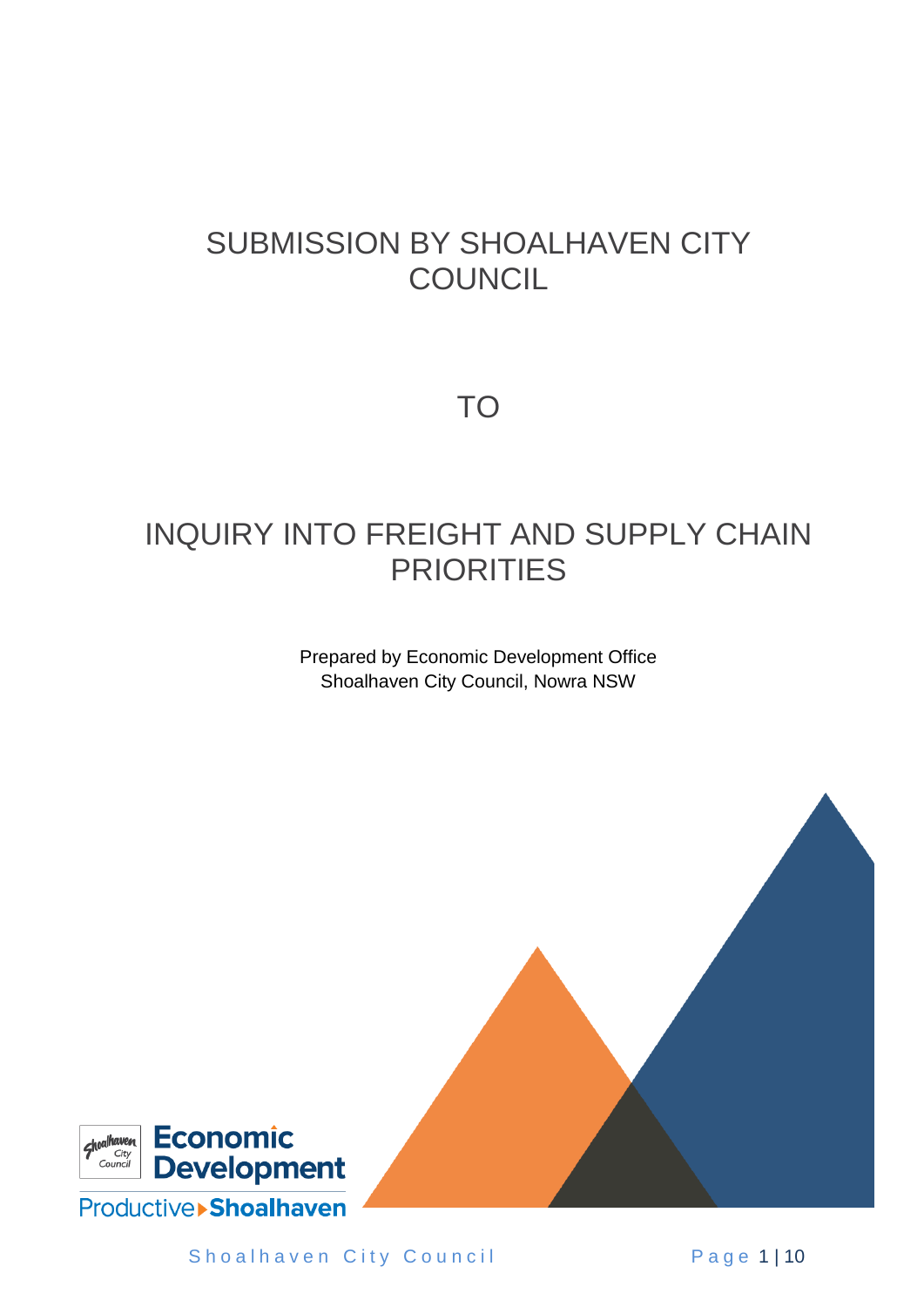### **Contents**

| Sample List of Road Freight Tasks required for Shoalhaven Based Industry 10 |  |
|-----------------------------------------------------------------------------|--|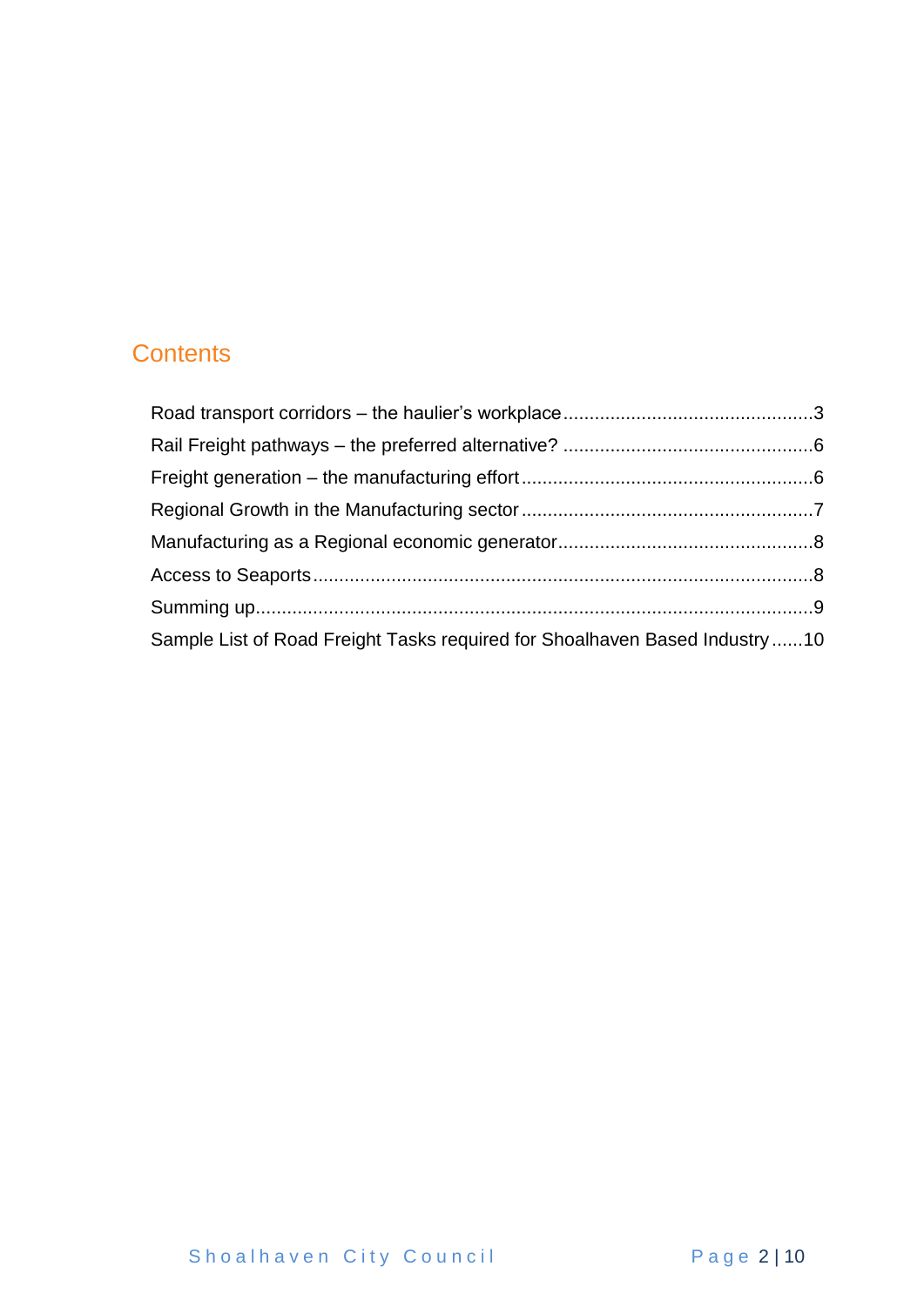

#### <span id="page-2-0"></span>Road transport corridors – the haulier's workplace

Shoalhaven City is on the eastern seaboard of NSW with the major administrative centre and manufacturing node at Nowra which is 160km south of Sydney.

Nowra is primarily serviced by the Princes Highway. This State Highway is currently undergoing a major upgrade by the NSW government and will in the near term be a 4 lane corridor from the industrial precincts at Nowra/Bomaderry into Sydney and Wollongong.

The road network is based on the Princes Highway (north-south) running to the east of the Illawarra escarpment. Freight between Nowra and the main southern corridor out of Sydney, the Hume Highway, requires crossing of the escarpment from the coastal plain to the southern tablelands, a vertical distance of 800m. To cross this escarpment and move freight between Nowra and say, Yass, the following options are available to hauliers:

| <b>Corridors</b><br>across<br><b>Escarpment</b> | Distance (time)       | <b>Max Truck type</b> | <b>Vertical</b><br>climb/descent |
|-------------------------------------------------|-----------------------|-----------------------|----------------------------------|
| Mt Ousley/Picton Rd                             | 308km<br>(3hr<br>16m) | <b>B-doubles</b>      | 800m                             |
| Kangaroo Valley                                 | 207km<br>(2hr<br>27m) | Semi-trailer          | 600m+600m<br>$+800m$             |
| Nerriga/Tarago                                  | 234km<br>(2hr<br>40m) | $<$ 15 tonne          | 800m                             |
| Nerriga/Braidwood                               | 264km<br>(3hr<br>22m) | Semi-trailer          | 800m                             |
| <b>Batemans</b><br>Bay/Braidwood                | 333km<br>(4hr<br>20m) | Semi-trailer          | 800m                             |

The preferred route is a link from Nowra to Nerriga, onwards to Tarago and Gunning via Collector. This route requires a progressive upgrade to meed B-double standard. The route is 217km in length and in an improved state would take approximately 2hr 30m to travel.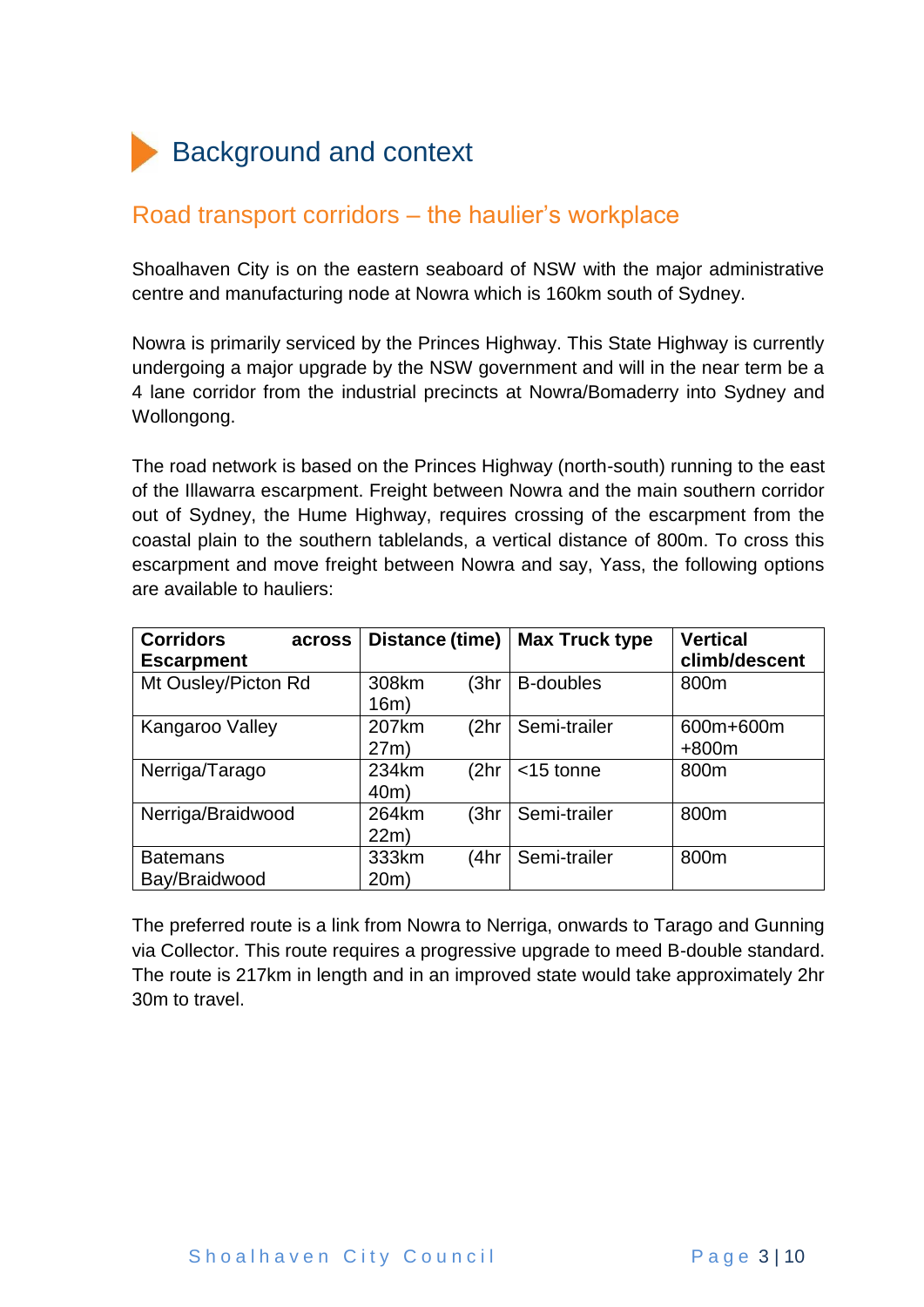

The next graphic shows dramatically the disadvantage of the route through Kangaroo Valley as opposed to the preferred option via Nerriga and Tarago.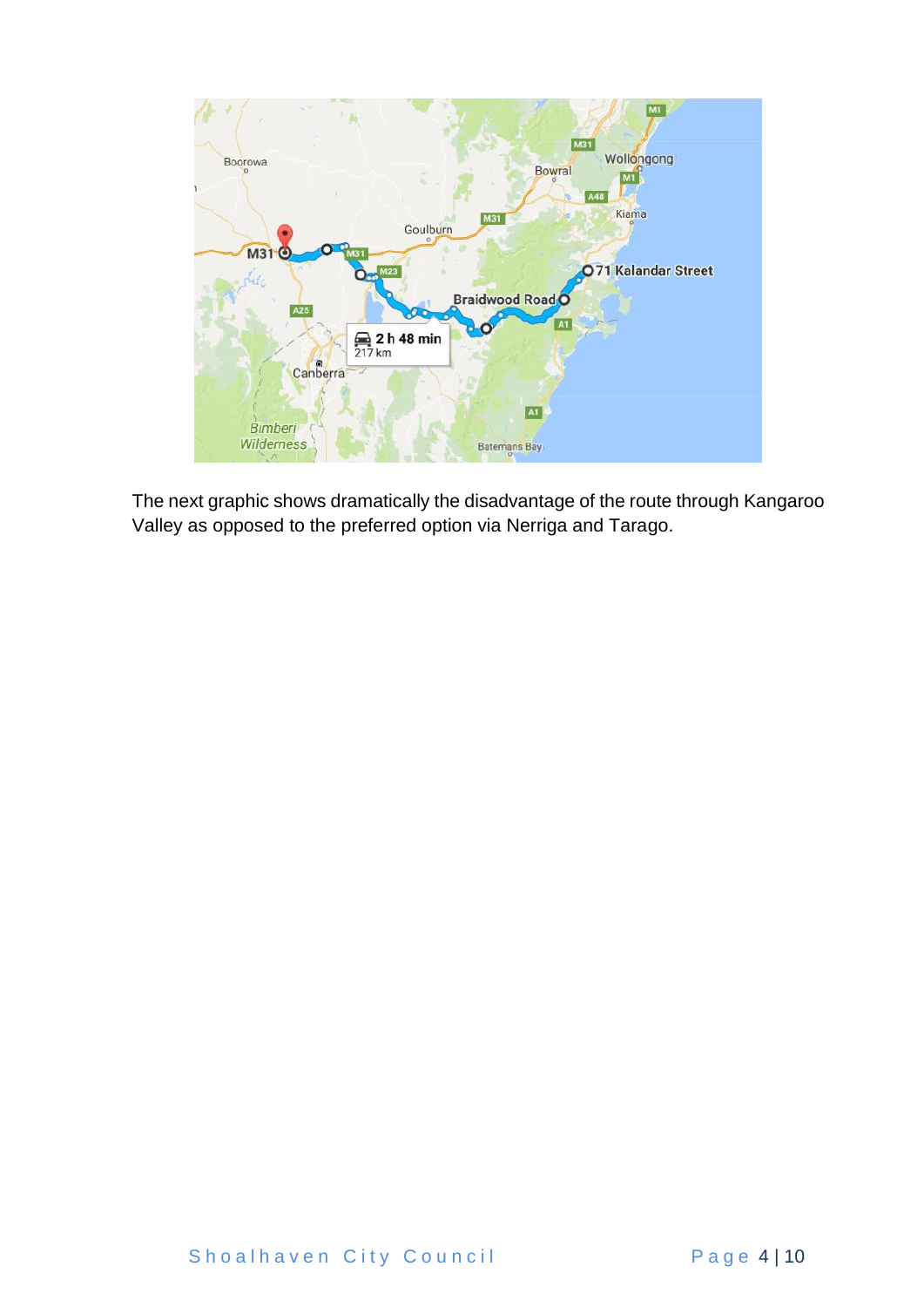

Rail transport is also important to the Nowra manufacturing hub with almost 50% of freight being hauled by that medium. Council and the local industries are aware that access to a road/rail intermodal around Goulburn/Gunning/Yass would allow freight to move across the escarpment by road and then to the southern states by rail.

Therefore efficient access to the Hume corridor in the southern tablelands is important to Shoalhaven businesses.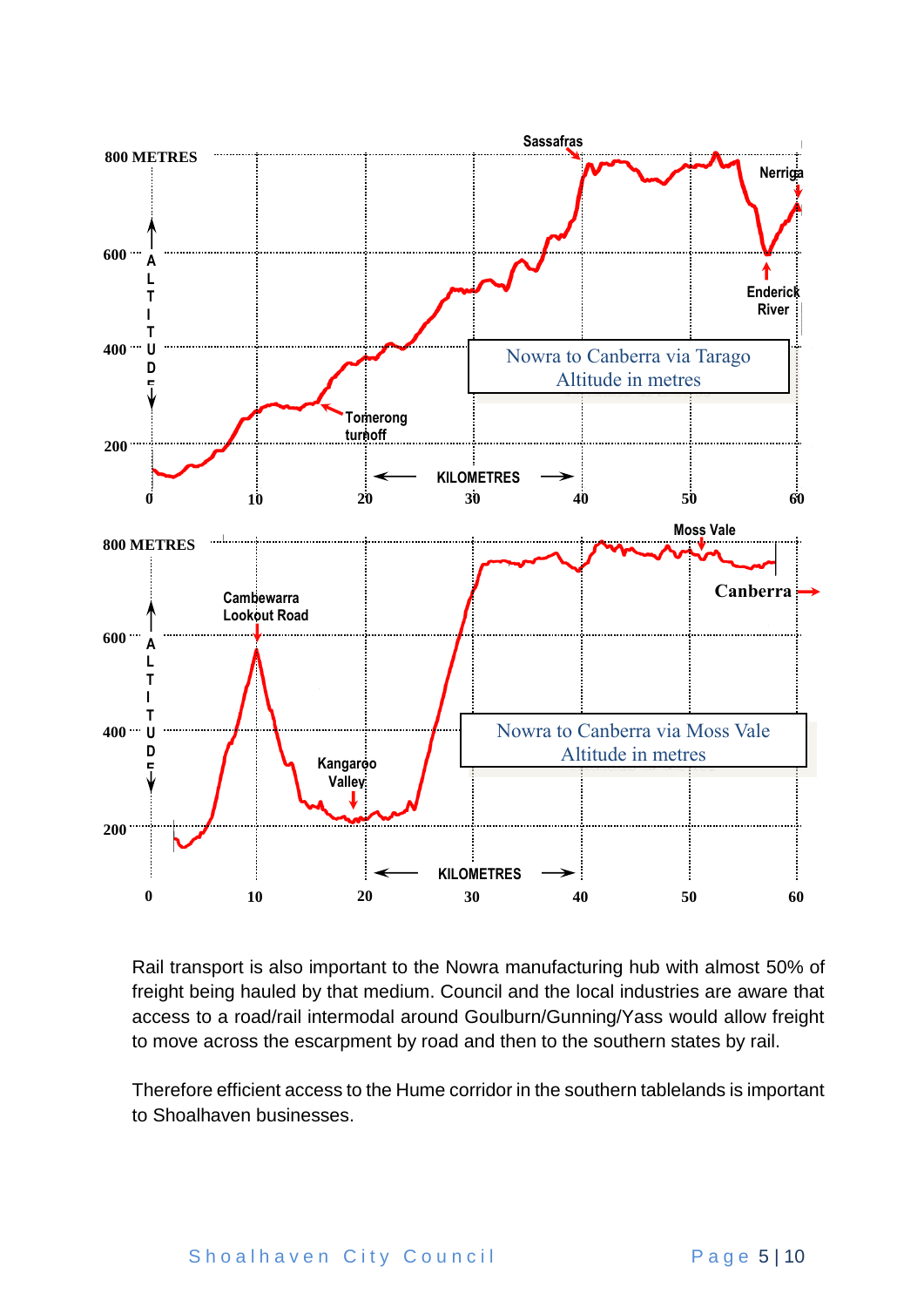### <span id="page-5-0"></span>Rail Freight pathways – the preferred alternative?

The understanding of the rail freight are not as great by local government as the operations of this network do not involve Councils except for physical interfaces with the assets – bridges, under/over-passes, level crossings, stations etc.

Shoalhaven Council is aware of some of the issues with industry operating a rail receival and distribution network within a suburban passenger rail network which exists on the NSW South Coast line where Bomaderry, on the northern (Sydney side) of the Shoalhaven River.

Issues such as freight slots outside of the Sydney commuter peaks, the increasing peak commuter curfew windows, possessions for maintenance, different track owners are just some of these but it is anticipated that there are a lot more that exist on freight trains jointly utilising the same commuter network.

The operations within the seaports also has a range of issues as a single train may have a need for multiple Container deliveries to different stevedores…..

To have rail as a viable freight alternative to roadhaul, the system needs to be readily useable and from all parts of the network.

#### <span id="page-5-1"></span>Freight generation – the manufacturing effort

The northern portion of the Shoalhaven based around Nowra has a broad industrial base, more metropolitan in nature than regional. The Shoalhaven has a Gross Regional Product (GRP) of \$4.895billion. The economic output of the Manufacturing sector is \$1.989billion and represents 21.7% of the output of the Shoalhaven LGA.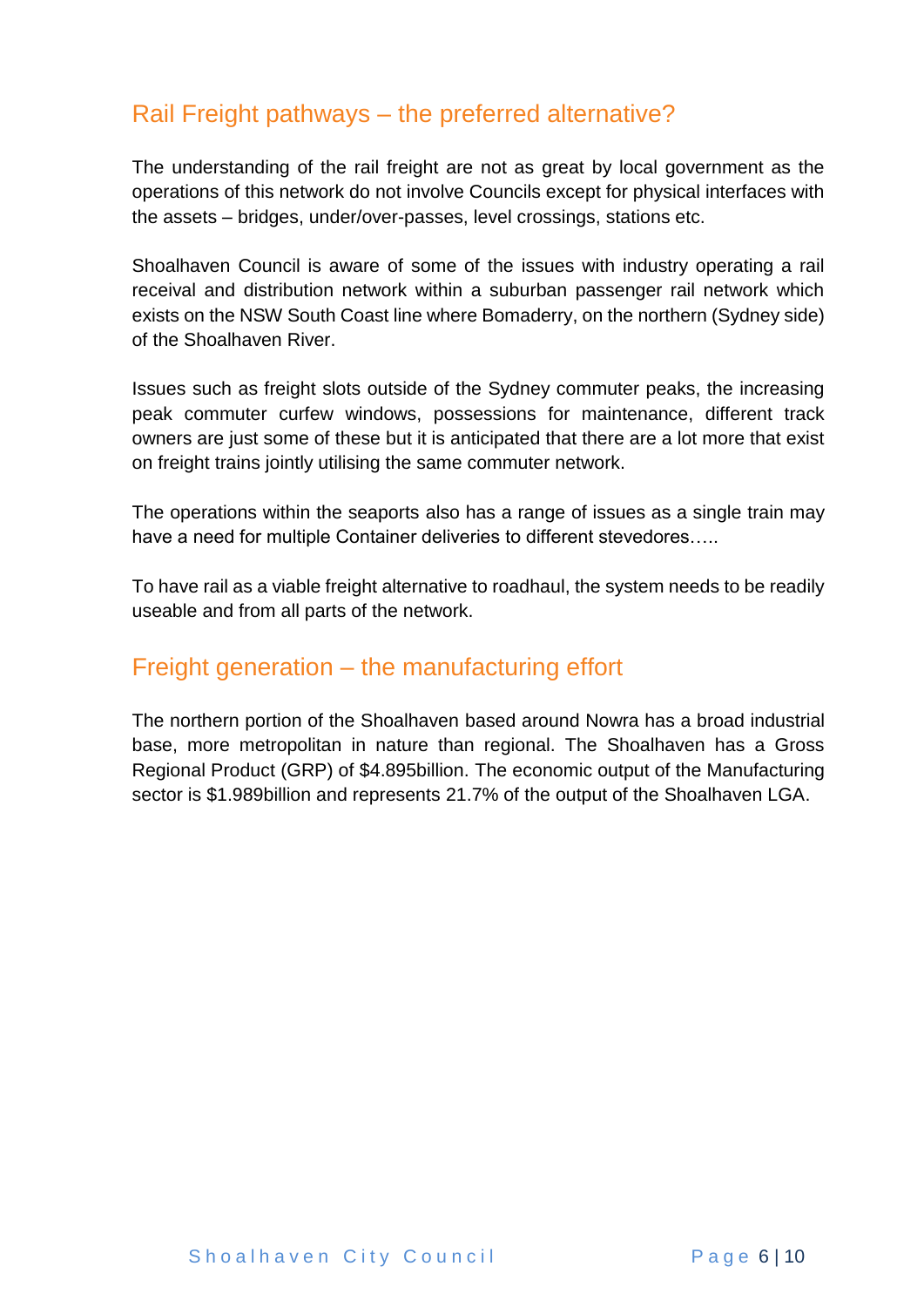

Manufacturing produce is concentrated around foodstuffs, chemicals and building components, each sector requiring bulk raw materials inwards and semi or finished product outwards.

The freight task is quite large and is externally focused in its origin and destination. Any improvement in efficiencies in the supply chain will reflect in the companies viability and ability to supply the Australian and export market at a competitive landed price.

#### <span id="page-6-0"></span>Regional Growth in the Manufacturing sector

Much has been written and speculated about the erosion of the manufacturing effort in Australia. The experience here in Shoalhaven and in many other regional centres is, that manufacturing whilst it is not growing dramatically, is also not declining but rather has been quite stable and may have in fact increased in correlation with the lower value of the Australian dollar against the USD.

In Shoalhaven, whilst there have been a few closures of older manufacturing businesses that did not modernise, those companies that have sustained their competitiveness through investment are growing. A new group of industries that have introduced modern practices or new product lines are appearing to do well not only on the domestic market but also in the traditional markets of USA and Europe.

#### Shoalhaven City Council Page 7|10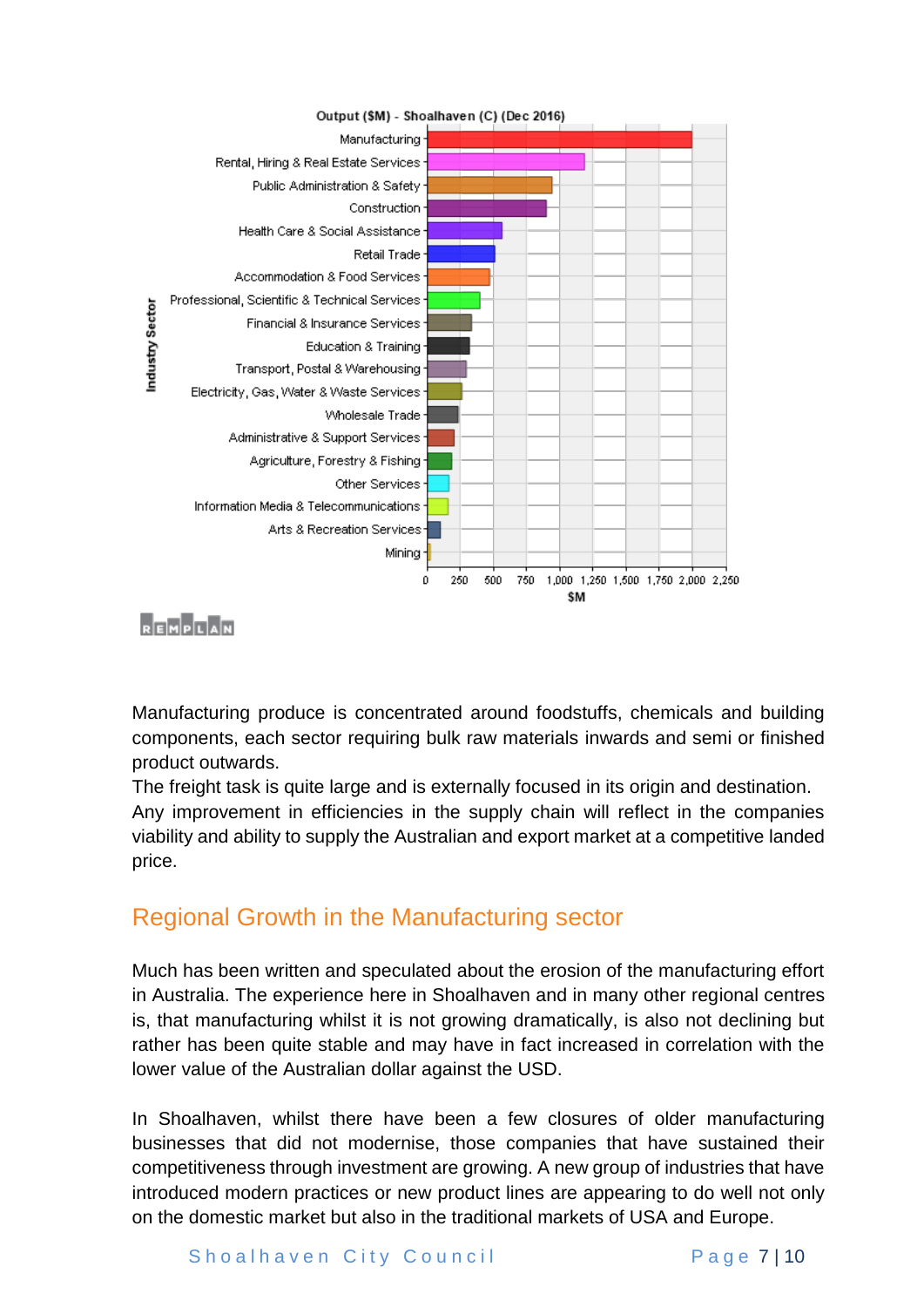The above fact is important to understand and when combined with the fact that raw materials or ingredients mainly come from other regional centres and the outputs similarly go to regional centres or ports, the core point of Shoalhaven City Council's point to this inquiry is based. Freight routes between regional centres is all important to the "manufacturing effort" of this nation.

The use of the National and State highway networks are key to the logistics framework. The first and last mile, usually the domain of the local government road network are also critical.

HOWEVER with the improvement in heavy vehicle technologies certain preferred haulage routes are not being upgraded to allow these productivity gains to be attained. The requirement to add 15% in time and distance to an interstate link to allow the efficiencies of a b-double over a traditional semi-trailer needs to be reviewed.

The next criteria is then to examine the tonnages involved. A route that could divert 10,000t/wk of national freight may warrant consideration of an upgrade, but may not be required if it is only for the school bus and the occasional livestock task.

#### <span id="page-7-0"></span>Manufacturing as a Regional economic generator

The manufacturing/processing industries deliver far more relative economic activity within a regional context than a metropolitan one. To sustain a regionally based supply chain can lead to many primary jobs being sustained as well as having a greater impact on the flow on effects in a regional economy.

Many regional and rural economies are based on a single product eg timber, fish, grain livestock … However there are concentrations of manufacturing activities that do feed off each other and then offer support industries like transport and warehousing to gain a greater number of operators and competitiveness.

#### <span id="page-7-1"></span>Access to Seaports

Australian seaports are predominantly located in or adjacent to metropolitan centres. As the metropolitan areas grow and congest, the slowing of the supply chain for the "last domestic mile" of the export journey is quite often the most inefficient.

Government realisation that this last leg of this journey is best attracted to rail freight and consolidating containers in the outer suburbs or at inland ports to allow rail passage is to be commended.

From Nowra/Bomaderry there is the ability to rail straight into the Ports of both Botany and Kembla. The ability of this to continue is requested and support for a greater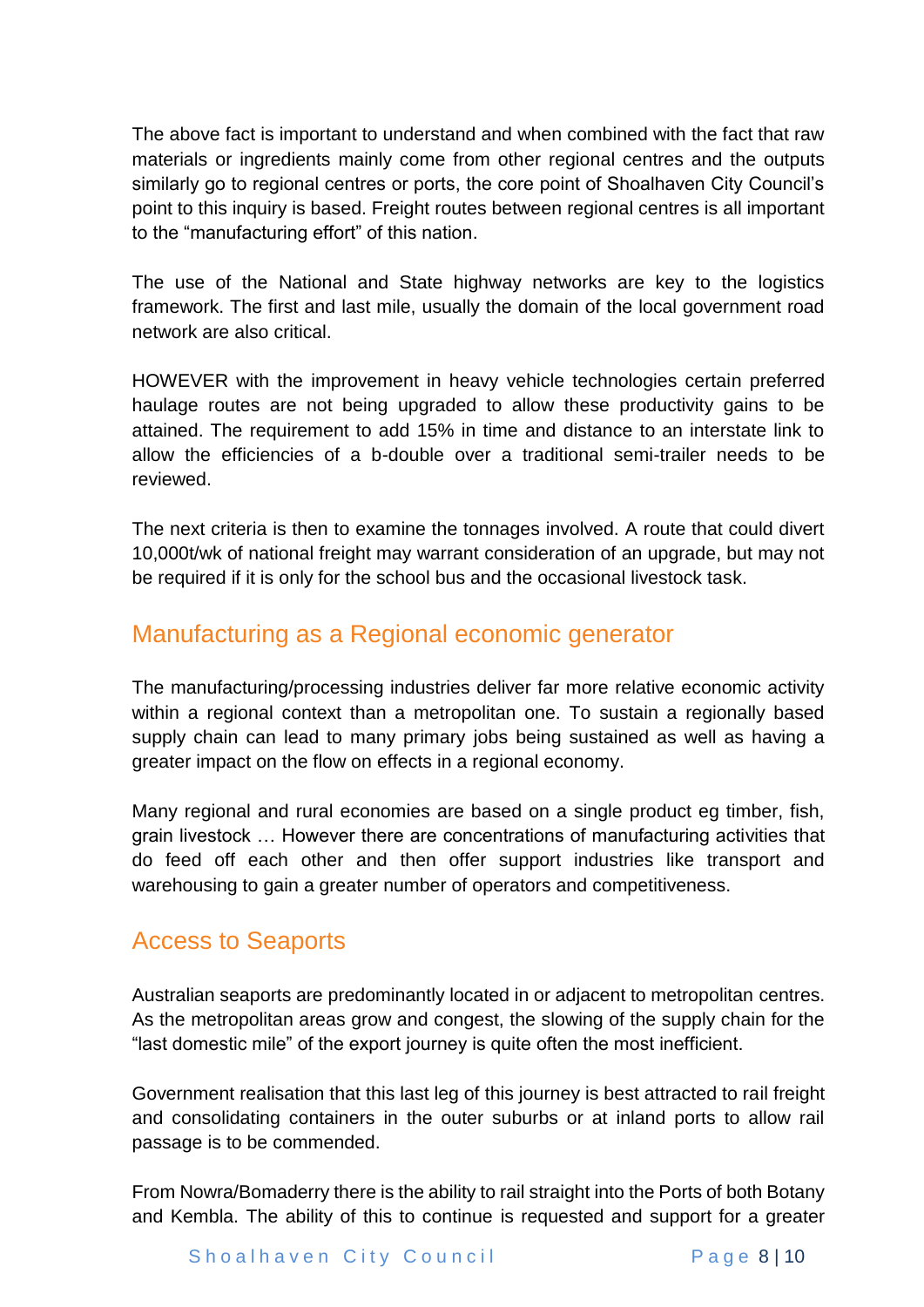effort in this regard is sought. There is a likelihood of establishing at the hailhead at Bomaderry a road/rail intermodal for general use and this is supported by Council but could be countered by a requirement to assemble all containers to Moorebank.

#### <span id="page-8-0"></span>Summing up

Shoalhaven City Council is aware that it has a role in the "first and last mile" of the supply chain. With the assistance of the Federal Government through the Heavy Vehicle Safety and Productivity Program and the NSW Government's Fixing Country Roads and Fixing Country Rail programs, Council has implemented several projects over the years specifically to address the needs of industry and the haulage contractors.

As a regional centre, Nowra has a quite diverse economy and Council, and industry, see the need to adopt HML technologies and configurations to maintain competitiveness in the global economy. This change requires that existing freight routes need to be reviewed and upgraded and where warranted, new linkages need to be developed. Two major rail projects have done just that in the Adelaide to Darwin line and the proposed inland rail line between Melbourne and Brisbane. Access to non-metropolitan ports such as Newcastle, Kembla and Eden needs to be also kept to the fore.

Economic growth in regional areas can relieve the pressures on overcrowded and sprawling metropolitan centres. It does however take a proactive approach by governments and others to achieve such growth and entice manufacturing and processing industries to consider a regional context rather than one of our near Asian countries.

Shoalhaven Council does provide advocacy on these supply chain and other regional issues. The sustainment of our industry base and the provision of employment opportunities for our community is paramount.

Greg Pullen Economic Development Manager Shoalhaven City Council Bridge Rd, Nowra Ph +61 2 44293388 E [business@shoalhaven.nsw.gov.au](mailto:business@shoalhaven.nsw.gov.au)